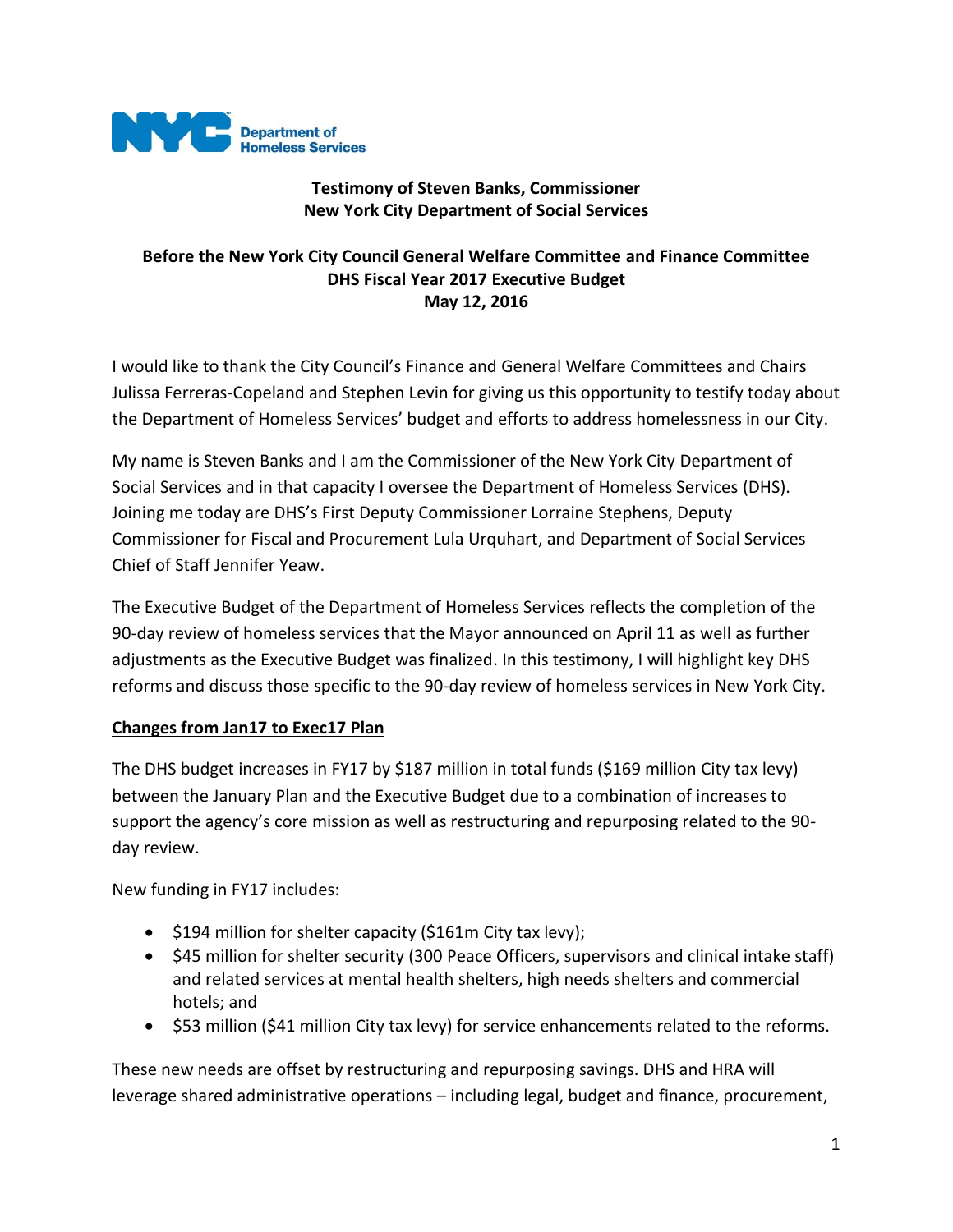information technology, human resources, communications and program accountability – this will maximize resources and leverage knowledge, skills and experience across the Department to gain efficiencies, realize savings, and improve service delivery.

As I noted in my earlier HRA testimony, this enhanced funding for DHS is part of the \$66 million that was provided across both agencies to implement the reforms, and is offset by \$38 million in savings from the integration, consolidation, and reorganization. The DHS share includes funding for:

- 110 new positions:
	- o HOME-STAT/Shelter Repair Squad (70 positions);
	- o family shelter monitoring and oversight (40 positions);
- street outreach contract enhancements;
- contract shelter rate adjustments; and
- contracting-in non-contract shelter sites.

These new needs are offset by restructuring and repurposing savings of \$38 million and, as I previously described in my HRA testimony, the consolidation also moves funding and positions from DHS to HRA to create the DSS shared services structure. The \$38 million in savings includes:

- repurposing positions for new program initiatives;
- improved administrative claiming; and
- elimination of ineffective programming and duplicative functions.

I will now go into additional detail regarding these new needs and savings.

### **Shelter Re-estimates**

There has been a 115% increase in homelessness over the past two decades – from 23,526 on January 1, 1994 to 33,194 on January 1, 2002 to nearly 51,000 on January 1, 2014. Based on this trajectory, we were heading to a shelter census of 71,000 next year before this Administration's prevention and rehousing programs took hold. And despite these efforts, we continue to see entry into the shelter as a result of the multifaceted drivers of homelessness and housing insecurity.

The Fiscal Year 2017 shelter budget will be \$1.05 billion, of which \$587 million are City funds. Another \$65 million will be spent on shelter intake, administration and support. The Executive Budget provided an increase of \$194 million (\$160 million City tax levy) for shelter capacity above the January Plan based on the current spending.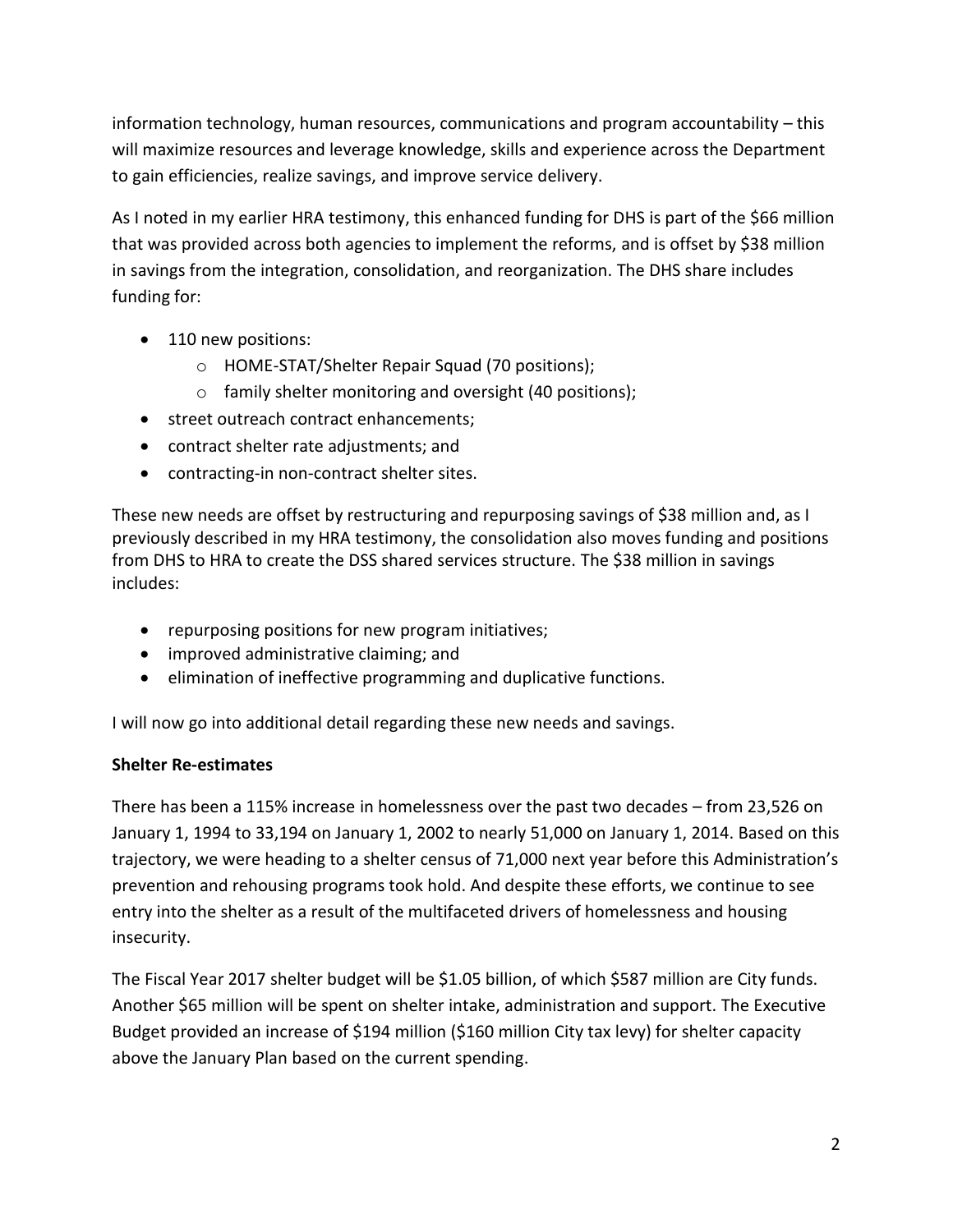## **Capital Budget**

The DHS capital budget has been enhanced during the Executive Budget process to make good on the promise of providing safe and secure shelter and to have sufficient funding available to address the results of the Shelter Repair squad findings. The Five Year Plan totals \$272 million, including an increase of \$54 million in the September Plan and an increase of \$89.5 million in the Executive Plan. The Executive Plan increase supports over 60 new capital repair and shelter upgrade projects.

The two pie charts in the PowerPoint we have provided to you show in more detail how the DHS budget is allocated as of the Executive Budget submission.

### **90-Day Review Reforms**

As a result of the 90-Day review, the Administration developed a comprehensive homeless services plan, focused on prevention and rehousing. There are four key elements to the new plan – prevention, rehousing, street homelessness outreach and improving shelter conditions – and a total of 46 individual systemic reforms.

In order to focus resources on prevention and rehousing as well as reduce inefficiencies and duplicative services the City is implementing an integrated administrative management structure with both the Human Resources Administration (HRA) and the Department of Homeless Services (DHS) reporting to a single Commissioner of Social Services (DSS).

### **Street Homelessness:**

# HOMESTAT**:**

The City's street homelessness reforms work together to better identify, engage, and transition homeless New Yorkers from the streets to appropriate services and permanent housing.

The full launch of HOME-STAT builds on our street homelessness prevention and response initiatives, and enhances funding for additional safe haven beds, drop in centers, and the development of 15,000 units of supportive housing units to make sure that those living on the streets have opportunities to come inside and connect to the services and supports they need.

In April, the City launched the HOME-STAT daily dashboard, an on-line reporting system that maps requests for homeless outreach assistance from the public and HOME-STAT canvassers and other related data. A monthly dashboard that reports on aggregate outcomes, conditions and performance was launched earlier this month. Together, these dashboards provide an unprecedented consistent, transparent, and broad set of data to track the City's efforts to address street homelessness and improve the lives of all New Yorkers.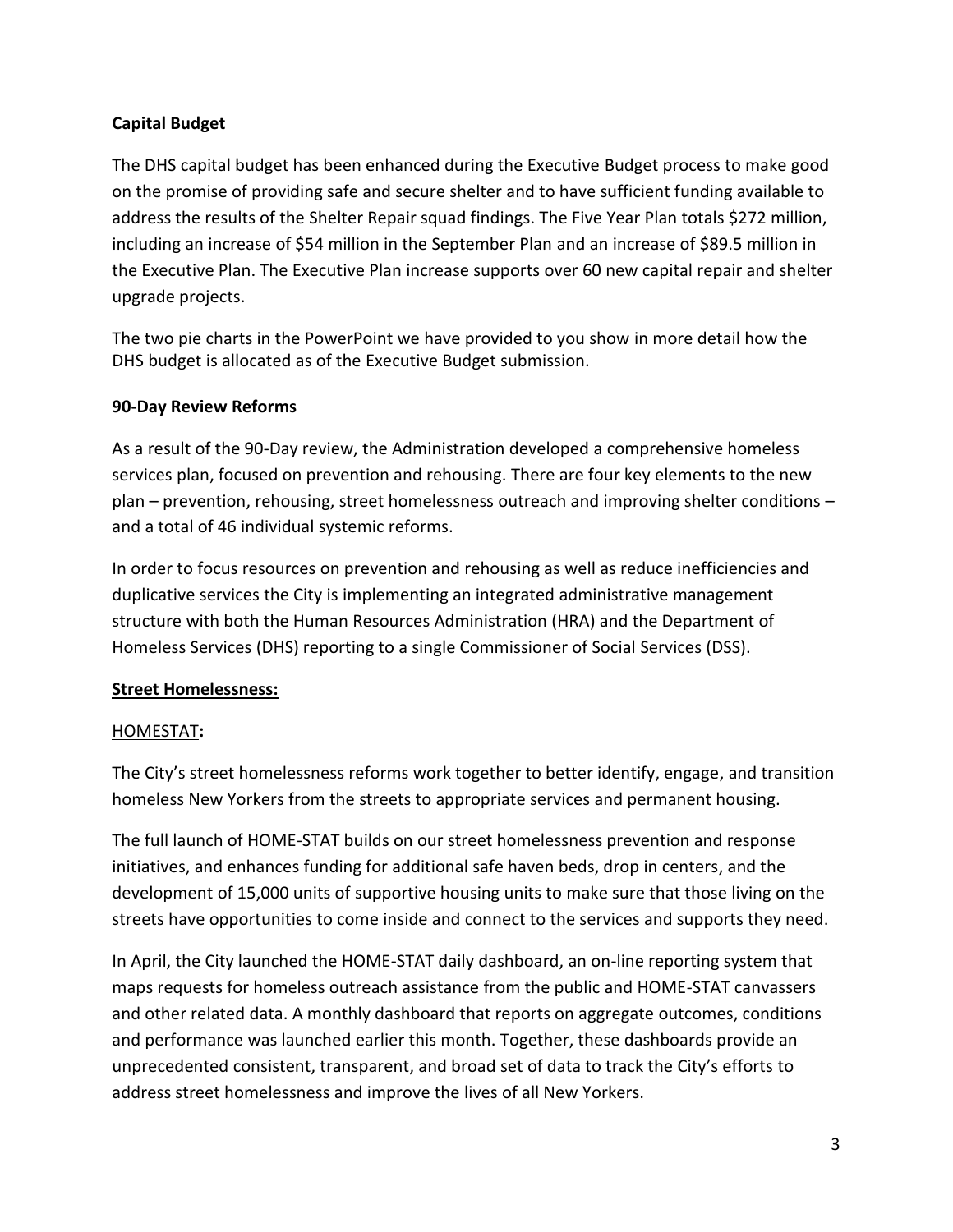## **Shelter:**

The City is committed to providing decent living conditions and high-quality social services to every family and individual living in shelter. The following reforms address immediate concerns around shelter security and building conditions and include long-term strategies for sustaining these reforms into the future. These reforms also address pressing social services needs, targeting services to specific high-risk client groups and giving clients opportunities to enhance their income-building capacity by developing a career pathway while in shelter.

## **Structural Reform**:

o Focus DHS operations on overseeing the not-for-profit shelters and related services and implement new accountability systems with prevention services aligned at HRA.

## **Programmatic Reforms:**

### Improve shelter security:

- $\circ$  Deployment of an NYPD management team to develop an action plan to upgrade security at all shelters.
- o NYPD retraining for all DHS Peace Officers.
- $\circ$  Enhanced domestic violence services in DHS shelters: HRA's NoVA (No Violence Again) out-stationed Domestic Violence Services will be expanded to DHS Tier II family shelters to provide families with access to domestic violence services. Trained staff from HRA will go to designated Tier II shelters to provide these services. Existing social services staff in Tier II shelters will participate in enhanced training that will provide them with the tools to identify and refer families and individuals to the NoVA team, a NYC Family Justice Center, or other community-based domestic violence providers.
- $\circ$  Implement a more extensive reporting system for critical incidents that occur in shelters: DHS has implemented a new, more comprehensive system for the reporting of critical incidents in shelters. To ensure that problems are identified, violence is now defined much more broadly to include wide-ranging definitions of domestic violence, assault, and both child abuse and neglect. DHS is implementing thorough reforms to ensure that all critical incidents, especially violent incidents, are appropriately categorized, and there is appropriate follow-up.

### Improve shelter conditions and operations by:

 $\circ$  Expanding Shelter Repair Squad 2.0 Operations: The City will continue to aggressively inspect homeless shelters to identify and address building violations and shelters in need of repairs. By establishing a unit of City staff to conduct twice a year inspections at all sites used to house homeless individuals and families this unit will identify and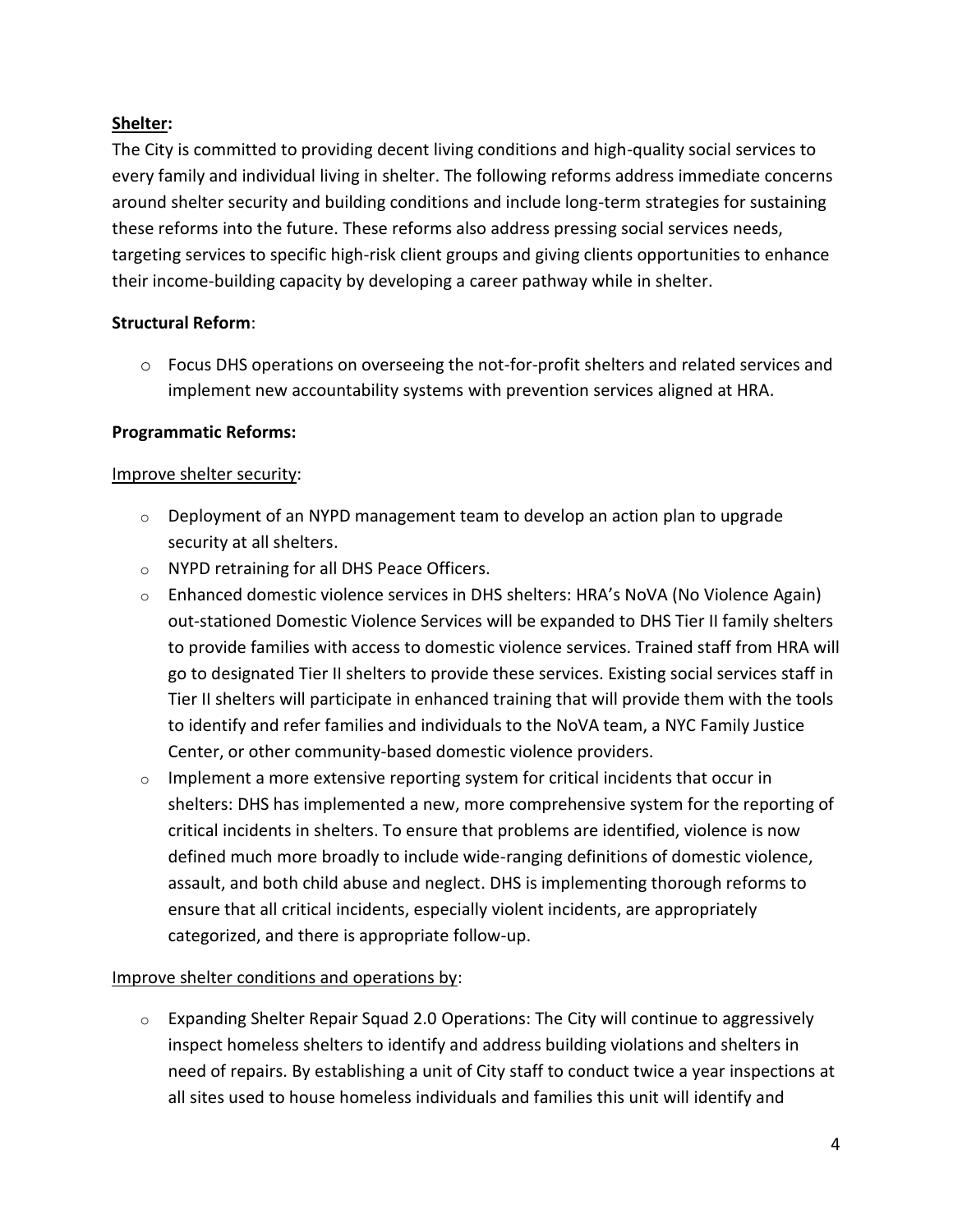address conditions. A publicly available Shelter Report Card will be produced regularly to hold the City and our providers accountable concerning ongoing reporting and repairing violations. Further, the City will ensure that all providers have clear information about the standards and regulations against which they are measured, explore ways to reduce the time it takes for violations to be cleared, and create a working group of shelter providers to focus on the best means of working together to improve shelter conditions.

- o As we continue these semi-annual, multi-agency inspections, we are asking OTDA and the Comptrollers to participate, in order to streamline inspections and work collaboratively with our providers and partners in government to improve shelter conditions without creating unnecessary burdens and avoid duplication.
- $\circ$  Expanding the capital repair program to address unmet needs that have resulted in unsafe and unacceptable conditions in our shelters. The City will implement a program to systematically review and fix capital needs at shelters.
- $\circ$  Rationalizing shelter provider rates. For too long our contracts have not kept pace with the increases in costs to deliver quality program services and shelter to our clients. By rationalizing our provider rates, we are committed to working with providers to improve the conditions in our shelters. The City is evaluating payments to shelter providers to ensure they are sufficient to fund maintenance and services, and is assessing the capital needs of shelters which have not been adequately supported for many years.

### Addressing ADA compliance in shelters:

 $\circ$  The City will hire a consultant to evaluate ADA accessibility in the DHS shelter system and formulate a compliance plan. Additionally, we are expanding the scope of HRA's ADA coordinator to cover the shelter system; HRA's ADA Coordinator will coordinate and oversee ADA compliance and initiatives in the shelter system. The Coordinator will also develop and implement staff training and address client complaints.

### Phasing out the use of cluster shelters:

- $\circ$  The City will phase out the use of cluster shelter units, returning them to the market so that the apartments can be restored as low-rent housing;
- $\circ$  260 cluster units have already been designated for closure during this fiscal year. The City will continue with the plan to phase out the 16-year cluster program through a combination of code enforcement to address inadequate conditions; working with owners to return units to the permanent housing stock, rehabilitate the buildings, and permit families to remain in the upgraded units; and, to the extent necessary, replacing units with a new shelter model that combines transitional housing, permanent housing, and community space.